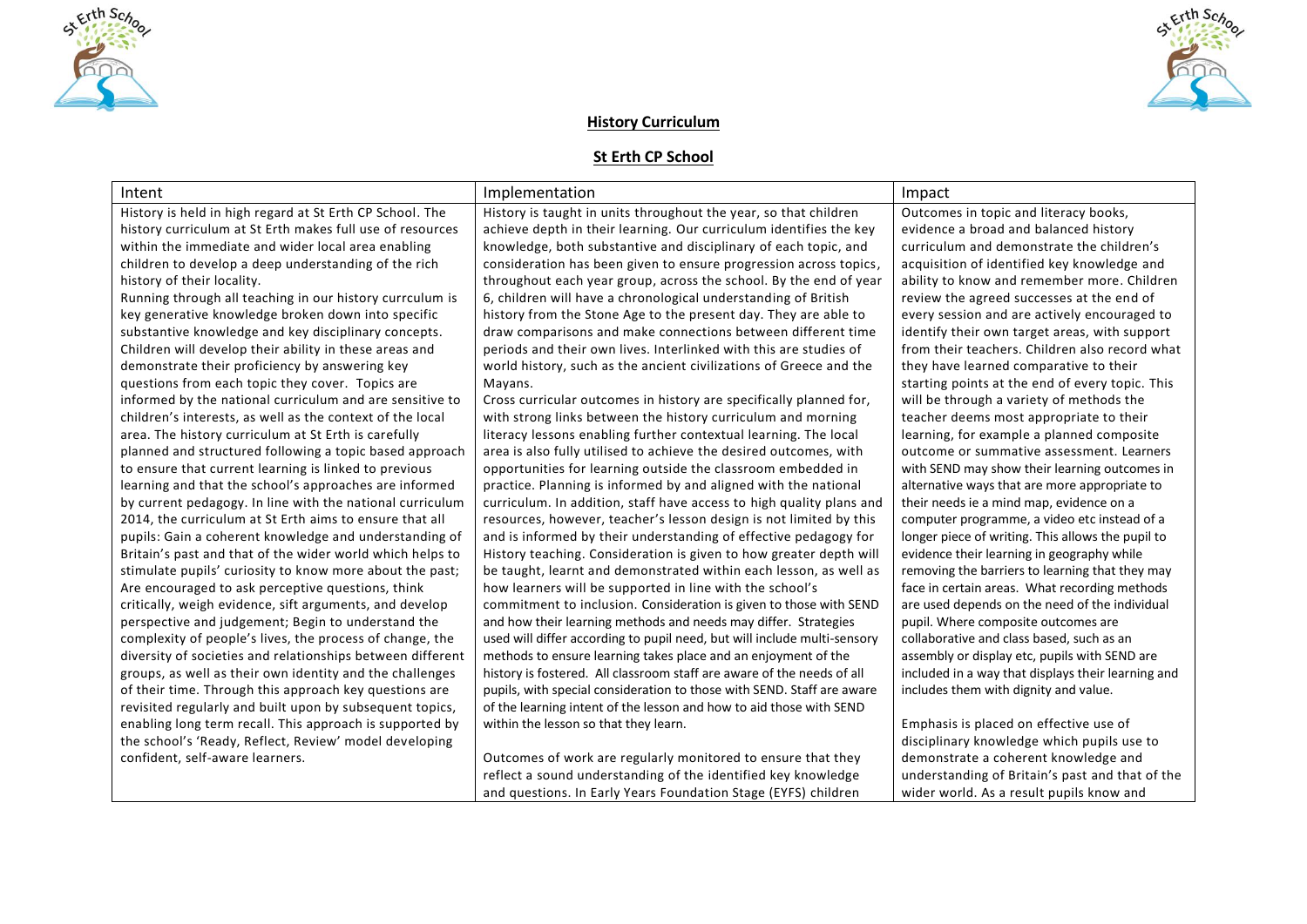



| We believe that every child should achieve their full                                                                                                                                                                                                                                                            | begin to develop key generative knowledge that supports their                                                                                                                                                                                        | remember more and are curious to know more                                                                                                                                                                                                                                               |
|------------------------------------------------------------------------------------------------------------------------------------------------------------------------------------------------------------------------------------------------------------------------------------------------------------------|------------------------------------------------------------------------------------------------------------------------------------------------------------------------------------------------------------------------------------------------------|------------------------------------------------------------------------------------------------------------------------------------------------------------------------------------------------------------------------------------------------------------------------------------------|
| potential in History and develop and appreciation for how<br>humanity has lived in the past. Thought and care is taken to<br>ensure that learners with Special Educational Needs and/or<br>Disabilities are able to access the full curriculum in this<br>subject drawing upon a variety of strategies to do so. | progress through the whole St Erth History curriculum. In working<br>toward the early learning goal 'Past and Present', they develop<br>key chronological concepts using the schools 'Timebox' resource,<br>preparing them for study in Key stage 1. | about the past. Through this study pupils learn<br>to ask perceptive questions, think critically,<br>weigh evidence, sift arguments, and develop<br>perspective and judgement. Regular heritage<br>projects provide further relevant and<br>contextual learning, engaging members of the |
|                                                                                                                                                                                                                                                                                                                  |                                                                                                                                                                                                                                                      | community in children's learning and providing<br>positive role models from the community for<br>children to learn from.                                                                                                                                                                 |

# **Skills progressions**

|                                            | Year 1&2                                                                                                                                                                                                                                                                                                                                                                                                                                                                                                                                                                                                                                                                                                                                                                              | Year 3&4                                                                                                                                                                                                                                                                                                                                                                                                                                                                                                                                                                                | Year 5&6                                                                                                                                                                                                                                                                                                                                                                               |
|--------------------------------------------|---------------------------------------------------------------------------------------------------------------------------------------------------------------------------------------------------------------------------------------------------------------------------------------------------------------------------------------------------------------------------------------------------------------------------------------------------------------------------------------------------------------------------------------------------------------------------------------------------------------------------------------------------------------------------------------------------------------------------------------------------------------------------------------|-----------------------------------------------------------------------------------------------------------------------------------------------------------------------------------------------------------------------------------------------------------------------------------------------------------------------------------------------------------------------------------------------------------------------------------------------------------------------------------------------------------------------------------------------------------------------------------------|----------------------------------------------------------------------------------------------------------------------------------------------------------------------------------------------------------------------------------------------------------------------------------------------------------------------------------------------------------------------------------------|
| Chronological understanding                | Sequence events in their life. Sequence<br>$\bullet$<br>photographs of their life.<br>Sequence 3 or 4 artefacts from distinctly<br>$\bullet$<br>different periods of time. Progressing to<br>smaller gaps in time, referencing to check<br>Match objects to people from different<br>ages<br>Sequence events of topics they have<br>studied.<br>Develop language for describing<br>chronology e.g. Now and then, just before<br>or after, the same time.<br>Vocabulary<br>Chronological order, Yesterday, Before, Earlier, A<br>long time ago, last year, In the past, Present day, In<br>the future, today, tomorrow, Older, Already<br>happened, Passing of time, in order of events,<br>timeline, before I was born, sequence, weeks, Days,<br>Living memory, Beyond living memory | Place the times studied and events from<br>$\bullet$<br>the period on a timeline.<br>Use dates and terms related to the<br>$\bullet$<br>period of time and begin to date events<br>Sequence several events or artefacts<br>$\bullet$<br>Understand more complex terms. E.g.<br>BC/AD<br>Vocabulary<br>Timeline, AD BCE (before common Era or BC<br>before Christ) CE (common Era)<br>Chronological order, Calendar, Towards the end of<br>the Roman Empire etc., In 55BC etc. Decades,<br>Centuries, Period specific sequencing vocabulary<br>e.g. Palaeolithic, Mesolithic, Neolithic, | Know and sequence key events<br>of time studied<br>Use relevant terms and period<br>labels<br>Make comparisons between<br>different times in the past<br><b>Vocabulary</b><br>Decades, Centuries Pre 1066 etc.<br>Throughout the Greeks etc. Narrative,<br>Era, Centuries, Duration, Dynasty, Period<br>specific sequencing vocabulary e.g. pre-<br>rationing, after the fall of Troy. |
| Range and depth of historical<br>knowledge | Recognise the difference between past and<br>present in their own and other's lives.                                                                                                                                                                                                                                                                                                                                                                                                                                                                                                                                                                                                                                                                                                  | Find out about everyday lives of people<br>$\bullet$<br>in time studied                                                                                                                                                                                                                                                                                                                                                                                                                                                                                                                 | Find out about beliefs,<br>$\bullet$<br>behaviour and characteristics of                                                                                                                                                                                                                                                                                                               |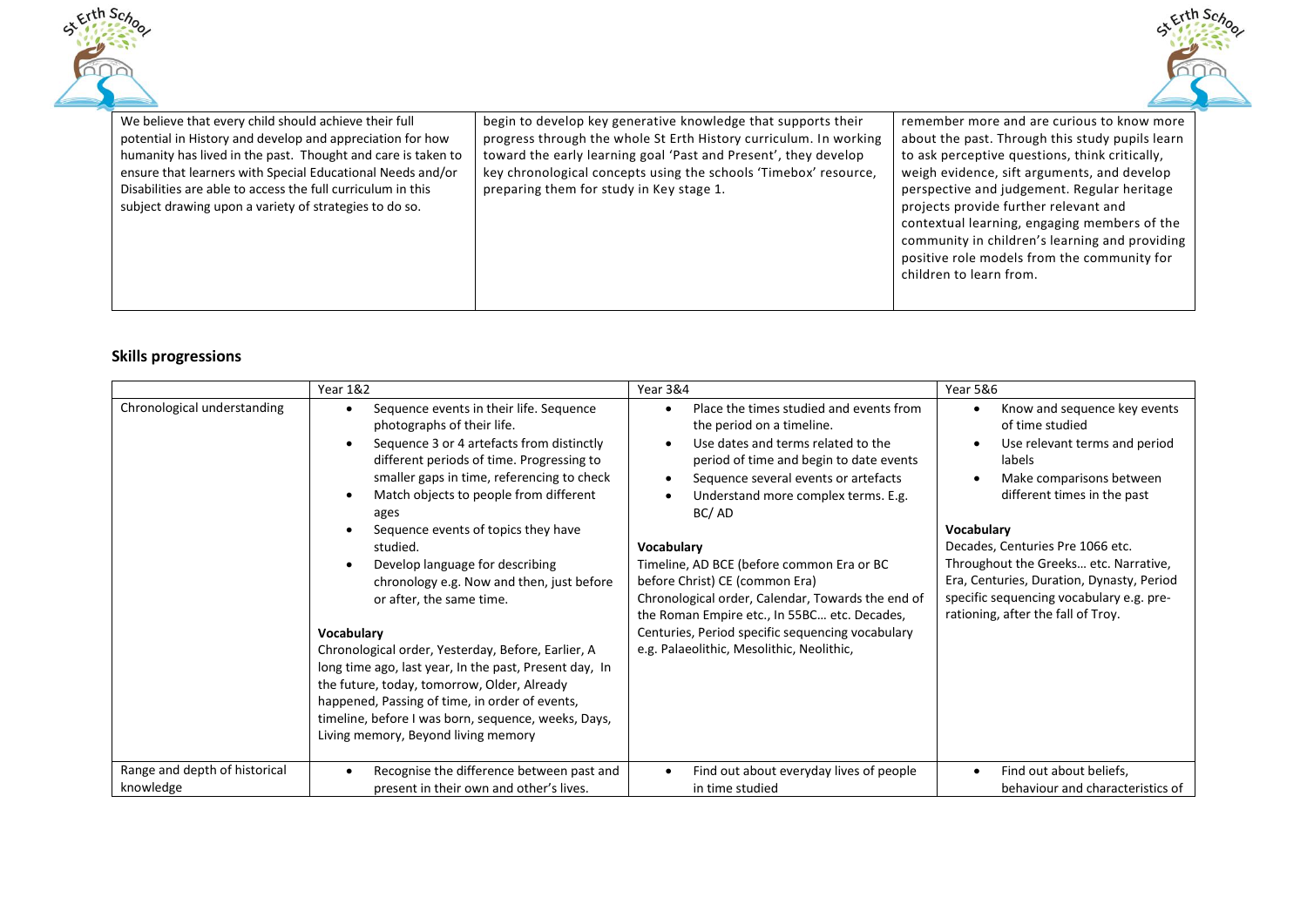



|                                   | They know and recount episodes from<br>$\bullet$<br>stories about the past.<br>Recognise why people did things, why<br>$\bullet$<br>events happened and what happened as a<br>result<br>Identify differences between ways of life at<br>different times                                            | Identify key features and events of the<br>$\bullet$<br>time studies and compare with our life<br>today<br>Identify reasons and results of people's<br>actions (look for links)<br>Understand (and explain) why people<br>$\bullet$<br>may have wanted to do something.                                                                                                  | people, recognising that not<br>everyone shares the same views<br>and feelings<br>Examine causes and results of<br>great events and the impact on<br>people<br>Compare life in early and late<br>'times' studied<br>Compare an aspect of life with<br>the same aspect in another<br>period |
|-----------------------------------|----------------------------------------------------------------------------------------------------------------------------------------------------------------------------------------------------------------------------------------------------------------------------------------------------|--------------------------------------------------------------------------------------------------------------------------------------------------------------------------------------------------------------------------------------------------------------------------------------------------------------------------------------------------------------------------|--------------------------------------------------------------------------------------------------------------------------------------------------------------------------------------------------------------------------------------------------------------------------------------------|
| Interpretations of history        | Use stories to encourage children to<br>$\bullet$<br>distinguish between fact and fiction<br>Compare 2 versions of a past event<br>$\bullet$<br>Compare pictures or photographs of<br>$\bullet$<br>people or events in the past<br>Discuss reliability of photos/<br>$\bullet$<br>accounts/stories | Identify and give reasons for different<br>$\bullet$<br>ways in which the past is represented (<br>look at evidence available)<br>Distinguish between different sources -<br>$\bullet$<br>compare and evaluate<br>Look at representations of the period -<br>$\bullet$<br>museums, cartoons, text books and<br>historical knowledge.                                     | Compare accounts of events<br>from different sources - fact or<br>fiction<br>and opinion<br>Offer some reasons for different<br>versions of events                                                                                                                                         |
| Historical enquiry                | Find answers to simple questions about<br>$\bullet$<br>the past from sources of information e.g.<br>artefacts, books, internet.<br>Use a source – observe or handle sources<br>$\bullet$<br>to answer questions about the past on the<br>basis of simple observations.                             | Use a range of sources/ evidence to find<br>out about a period<br>Observe small details - artefacts and<br>$\bullet$<br>pictures.<br>Choose relevant material to present a<br>$\bullet$<br>picture of one aspect of life in time past<br>Select and record relevant information<br>$\bullet$<br>Ask a variety of questions<br>Use the library and internet for research. | Recognise primary and<br>$\bullet$<br>secondary sources<br>Use a range of sources to find<br>$\bullet$<br>out about an aspect of time past<br>Select relevant sections of<br>information<br>Bring knowledge gathered from<br>several sources together in a<br>fluent account               |
| Organisation and<br>communication | Communicate their knowledge through:<br>$\bullet$<br>Discussion Drawing pictures<br>Drama/role play Making models<br>Writing Using ICT                                                                                                                                                             | Recall, select and organise historical<br>$\bullet$<br>information<br>Communicate their knowledge and<br>$\bullet$<br>understanding through: discussion,<br>drawing pictures, drama/ role play,<br>making models, writing and using ICT.                                                                                                                                 | Select and organise information<br>$\bullet$<br>to produce structured work,<br>making appropriate use of dates<br>and terms.                                                                                                                                                               |

**The teaching of chronology**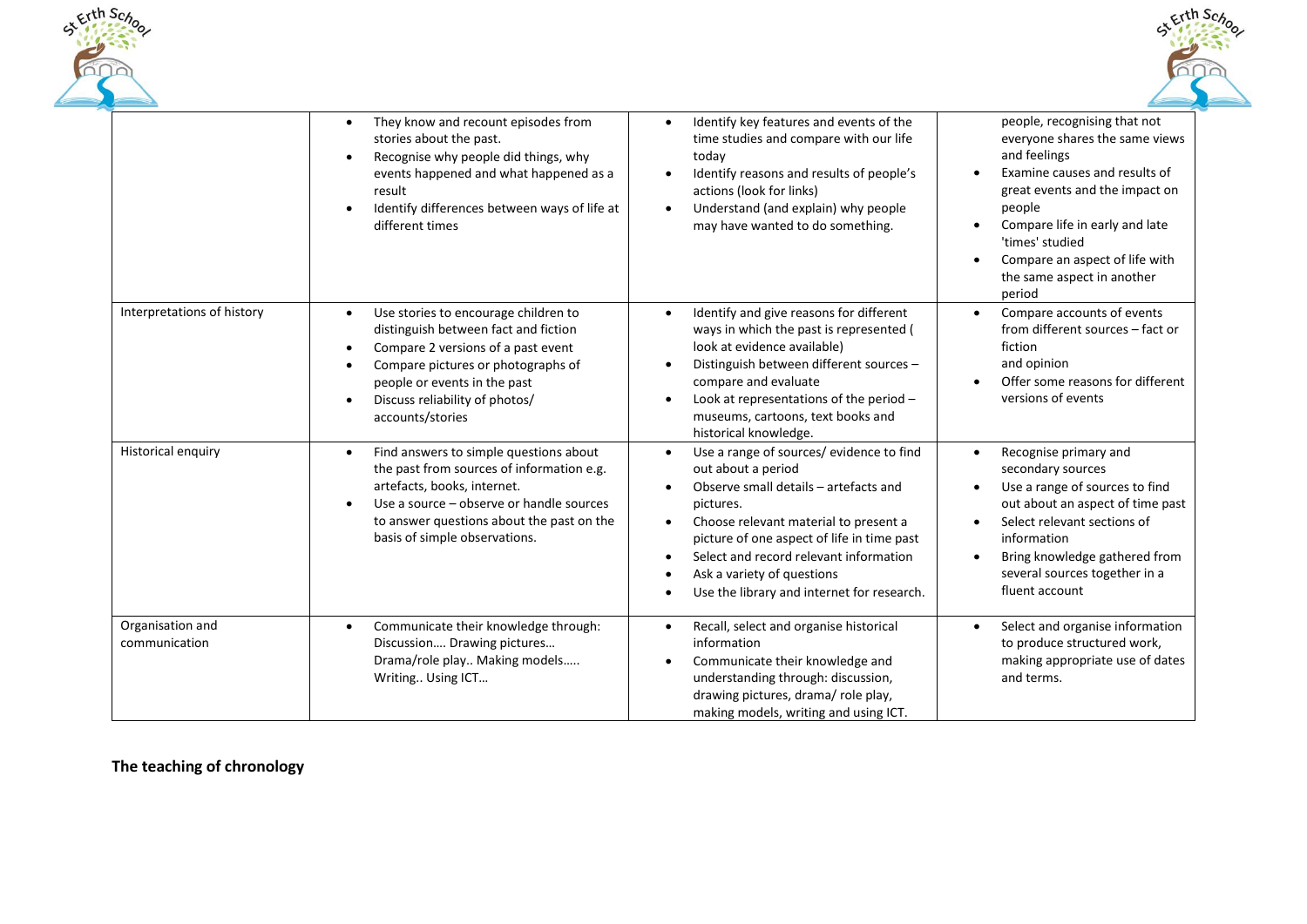



Time is probably the concept most fundamental to understanding history. This presents problems, of course, particularly with the youngest children. It is a huge concept to grasp and takes time to develop a nuanced understanding, therefore in addition to the above skills progression St Erth's history curriculum pays particular attention to the teaching of this concept. Planning carefully how we will introduce and develop a sense of time and have a clear sense of what we expect of our Y6 pupils by the end of their time in primary school. Successive OFSTED reports lament the inability of pupils and often their teachers to make links between periods. Their view of the past is fragmentary and episodic and often very confused.

To address this St Erth has adopted an approach called 'Timebox' developed by Key Stage History. Each class has its own box and physical timeline. In each box are images relating to the History curriculum as it is taught (detailed below in curriculum coverage). As pupils move though the curriculum they return to the timeline and the images at regular intervals engaging in a range of activities aimed at developing their ability to demonstrate the skills detailed in the chronological understanding section of the skills progression above. In addition to using this activity when studying a history topic the timebox activities will be carried out on a half termly basis to ensure pupils stay in touch with this concept. Where the teaching of other subjects may be supported by this activity it will also be integrated, for example when studying important individuals in science or art, or periods of time in science or geography. Images for these subjects are also added to the box and become part of the timeline pupils' develop throughout their time at St Erth. All images are curated by class teachers and agreed upon by all staff for continuity, then reviewed annually. Detailed methodology and a range of activities that can be used to engage with the timebox concept can be found at [https://www.keystagehistory.co.uk/keystage-](https://www.keystagehistory.co.uk/keystage-2/grasping-the-chronology-nettle/)[2/grasping-the-chronology-nettle/](https://www.keystagehistory.co.uk/keystage-2/grasping-the-chronology-nettle/) Teachers make use of this resource to inform their practice in ensuring chronology is taught effectively.

## **Curriculum Coverage**

| Early years' framework expectations - Within understanding the world. |                                                                                                                                                                                                                                                                                                                                                        |        |                                                                                                                                                                                                                                                                                                                                                                                                                                                                                                                                                                                                                                                                                                                                                                                                                                                                                                                                                                                                                                                                                                  |                                                    |
|-----------------------------------------------------------------------|--------------------------------------------------------------------------------------------------------------------------------------------------------------------------------------------------------------------------------------------------------------------------------------------------------------------------------------------------------|--------|--------------------------------------------------------------------------------------------------------------------------------------------------------------------------------------------------------------------------------------------------------------------------------------------------------------------------------------------------------------------------------------------------------------------------------------------------------------------------------------------------------------------------------------------------------------------------------------------------------------------------------------------------------------------------------------------------------------------------------------------------------------------------------------------------------------------------------------------------------------------------------------------------------------------------------------------------------------------------------------------------------------------------------------------------------------------------------------------------|----------------------------------------------------|
|                                                                       | Framework                                                                                                                                                                                                                                                                                                                                              |        | What pupils will know                                                                                                                                                                                                                                                                                                                                                                                                                                                                                                                                                                                                                                                                                                                                                                                                                                                                                                                                                                                                                                                                            |                                                    |
| Past and Present                                                      | Talk about the lives of the people around them and their roles<br>in society;<br>Know some similarities and differences between things in the<br>past and now, drawing on their experiences and what has<br>been read in class;<br>Understand the past through settings, characters and events<br>encountered in books read in class and storytelling. |        | As pupils progress through our EYFS curriculum they will be given regular<br>opportunities to develop their understanding of past and present and develop<br>language to describe differences and similarities. This exact context and<br>substantive content will vary from year group to year group as planning is<br>developed to meet the specific needs of each cohort. Examples of how this will be<br>achieved are as follows:<br>Through daily storytelling e.g. reading, 'The Pirate Cruncher' by Johnny<br>Duddle links to local history, reading 'The Sea of Tranquillity' by Mark<br>Haddon, which is used in teaching the moon landings in KS1.<br>Through looking at people who help us as a half termly theme in spring,<br>pupils understand roles in society and how these developed, linking to the<br>study of Grace Darling and Florence Nightingale in KS1<br>Pupils will develop an understanding of timelines and chronology by looking<br>at their families and ordering events using the 'Timebox' which is a corner<br>stone of history curriculum throughout KS1 & 2. |                                                    |
| Year                                                                  | Autumn                                                                                                                                                                                                                                                                                                                                                 | Spring |                                                                                                                                                                                                                                                                                                                                                                                                                                                                                                                                                                                                                                                                                                                                                                                                                                                                                                                                                                                                                                                                                                  | Summer                                             |
| Year 1/2 cycle A                                                      | <b>Intent:</b> This unit is designed to follow on directly                                                                                                                                                                                                                                                                                             |        | <b>Intent:</b> This unit builds upon the personal                                                                                                                                                                                                                                                                                                                                                                                                                                                                                                                                                                                                                                                                                                                                                                                                                                                                                                                                                                                                                                                | <b>Intent:</b> This unit builds upon understanding |
|                                                                       | from the children's knowledge developed in EYFS.                                                                                                                                                                                                                                                                                                       |        | history unit studied in the previous term.                                                                                                                                                                                                                                                                                                                                                                                                                                                                                                                                                                                                                                                                                                                                                                                                                                                                                                                                                                                                                                                       | developed in Autumn term in use of evidence        |
|                                                                       | It extends it by introducing the discreet subject of                                                                                                                                                                                                                                                                                                   |        | Widening the pupils' knowledge of key events                                                                                                                                                                                                                                                                                                                                                                                                                                                                                                                                                                                                                                                                                                                                                                                                                                                                                                                                                                                                                                                     | and understanding of cause and effect when         |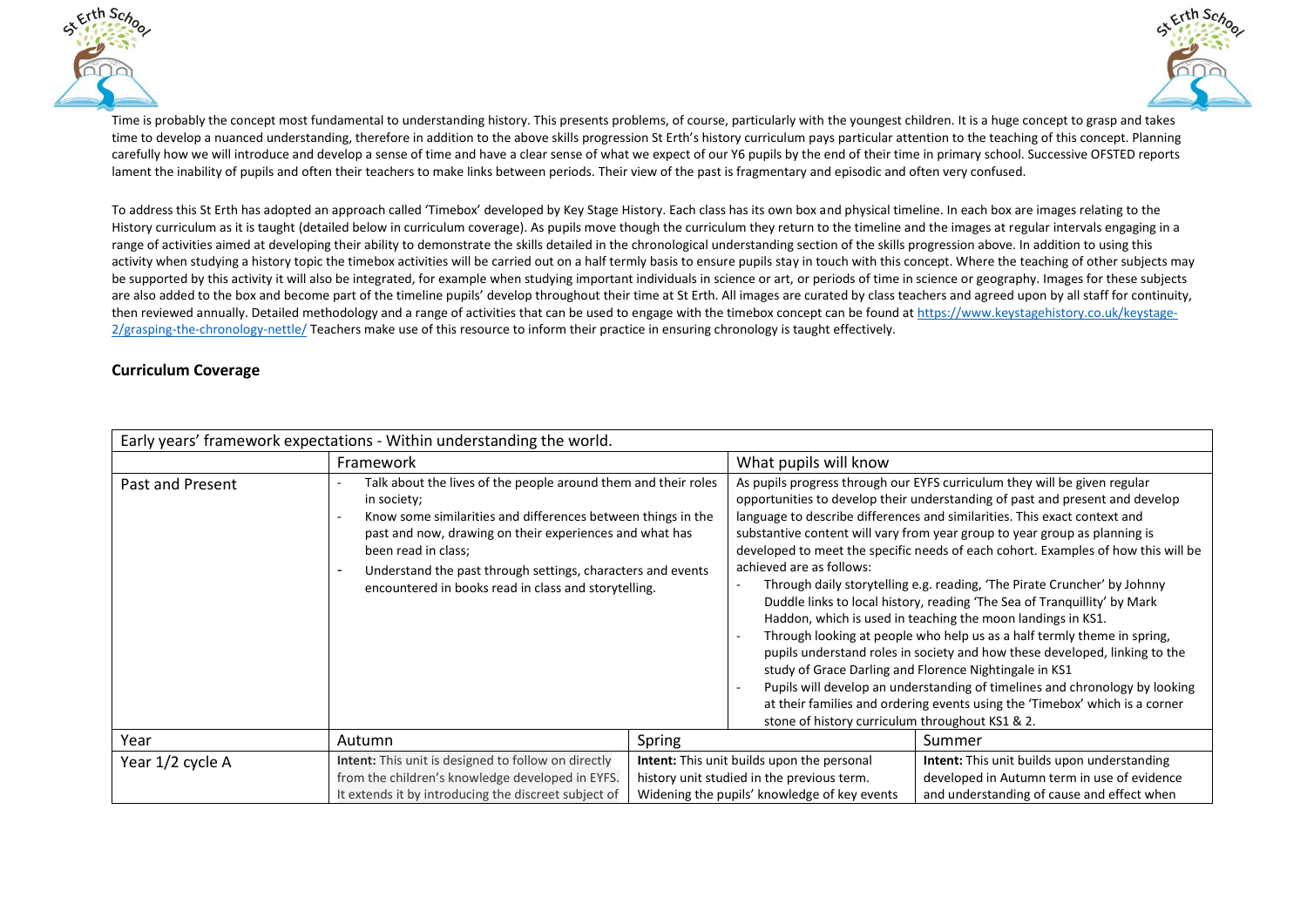



History and introduces key concepts such as chronology and evidence, which will be returned to throughout their primary school study. **Personal History: KS1 - changes within living memory 0**. Timebox activity reviewing the chronology of the curriculum so far and looking ahead. 1.What is history? 2.What does chronological mean? 3.Can you order events in your own and others' lives chronologically?. 4.What is a family tree and what does it show? 5.What similarities are there between our childhoods and that of our grandparents? 6.What differences are there between our childhoods and that of our grandparents? **Composite** A concrete outcome will be produced which enables pupils to demonstrate their knowledge and skills developed in the unit. The piece of work will support pupils in answering the questions in the sequence above. **Vocabulary** History, Chronology, chronological, evidence, difference, similarity, old, new, now, then, past, present, recently, a long time ago, ancient, historic.

## **N/C Coverage**

Changes within living Memory.

**Intent:** Children will learn about how the great fire developed and affected the lives of people who lived in London in 1666. They will compare lives then and now, reconstruct events using evidence and learn about cause and effect. This

in recent history and living memory. Key skills introduced then are developed further in this unit.

#### **Moon Landings- Significant historical events, people and places in their own locality.**

0. Timebox activity reviewing the chronology of the curriculum so far and looking ahead. 1. Has man ever been to the moon and how can we know for sure?

2. Why did the astronauts risk their lives to go to the Moon?

3. How were the spacemen able to get there and back safely?

4. What did they do when they got to the Moon and how do we know?

5. Does everyone agree that we should continue to send men to the moon? 6. How should we commemorate this great achievement?

# **Composite**

A concrete outcome will be produced which enables pupils to demonstrate their knowledge and skills developed in the unit. The piece of work will support pupils in answering the questions in the sequence above.

# **Vocabulary**

Astronaut, Apollo 11, NASA, Neil Armstrong, Buzz Aldrin, Michael Collins, Moon, Earth, crater, dock, gravity, lunar, module, orbit, surface, footprint,

## **N/C coverage**

- Changes in living memory
- Significant historical events, people and places in their o, wn locality

studying an historical event. They will again compare lives now and then whilst studying the event through its narrative. It also offers opportunities to develop worthwhile historical concepts such as diversity, causation, consequences, interpretations and source analysis. Chronologically, this event is between just beyond living memory and develops a richer timeline, building on understanding developed whilst studying the great fire and the moon landings, making clear the vast differences in peoples' lives between these times.

#### **Land Ahoy! – Sinking of the Titanic- Significant historical events, people and places in their own locality.**

0. Timebox activity reviewing the chronology of the curriculum so far and looking ahead.

- 1. What do we already know about the Titanic and what can we work out from a picture?
- 2. What was so special about the Titanic and what was life on board like?
- 3. Why and how did the 'unsinkable' Titanic sink?
- 4. How should we show the sinking of the Titanic?
- 5. Why weren't more people saved from the Titanic?
- 6. How did they stop a disaster like the Titanic happening again?

## **Composite**

A concrete outcome will be produced which enables pupils to demonstrate their knowledge and skills developed in the unit. The piece of work will support pupils in answering the questions in the sequence above.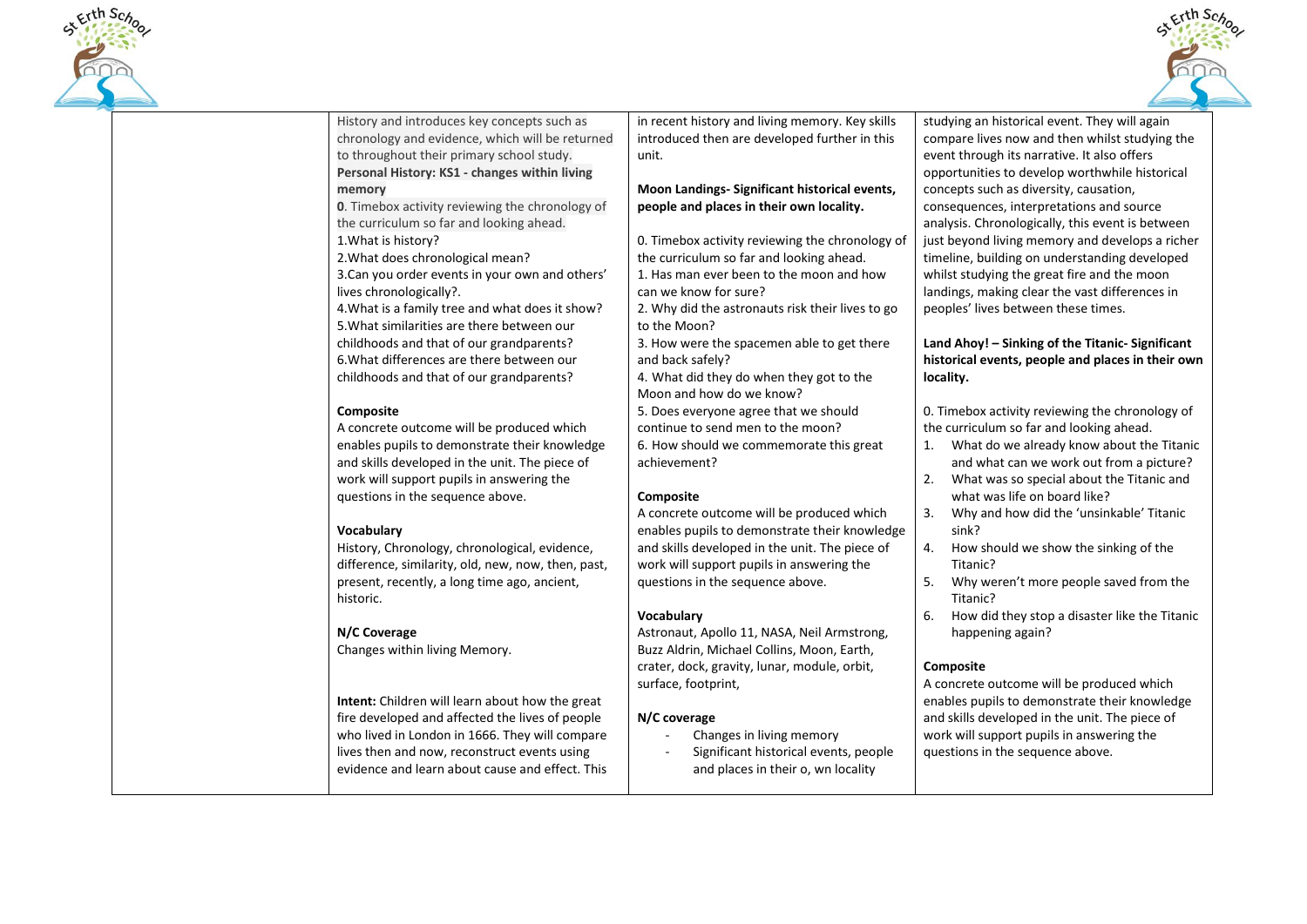



unit will extend chronological understanding 1st established in EYFS. **The Great Fire of London – Events beyond living memory**  0. Timebox activity reviewing the chronology of the curriculum so far and looking ahead. 1. How can we work out how the great fire started? 2. What actually happened during the Great Fire and how can we know for sure 350 year later? 3. Why did the Great Fire burn down so many buildings? 4. Could more have been done to stop the fire? 5. How did people manage to live through the great fire? 6. How shall we rebuild London? **Guy Fawkes – Events beyond living memory**  1. Who is Guy Fawkes? 2. Why is he remembered? **Composite** A concrete outcome will be produced which enables pupils to demonstrate their knowledge and skills developed in the unit. The piece of work will support pupils in answering the questions in the sequence above. **N/C coverage** - Events beyond living memory Significant historical events **Vocabulary**  London, Fire, Samuel Pepys, Diary, Charles II, Bakery, Smoke, Leather buckets, Axe, Bread, Wind, Houses, Pudding lane, Fire hooks, Fire breaks, Thomas Farynor **Vocabulary**  Titanic**,** Southampton, Belfast, New York, White star line, Iceberg, Morse Code, SOS, 1<sup>st</sup> 2<sup>nd</sup> 3<sup>rd</sup> Class, Maiden voyage, Captain Smith, Rivets, Radio, Lifeboats, **Boats**: how have boats changed through the years? What are they used for? **N/C coverage** Changes in living memory - Significant historical events, people and places in their own locality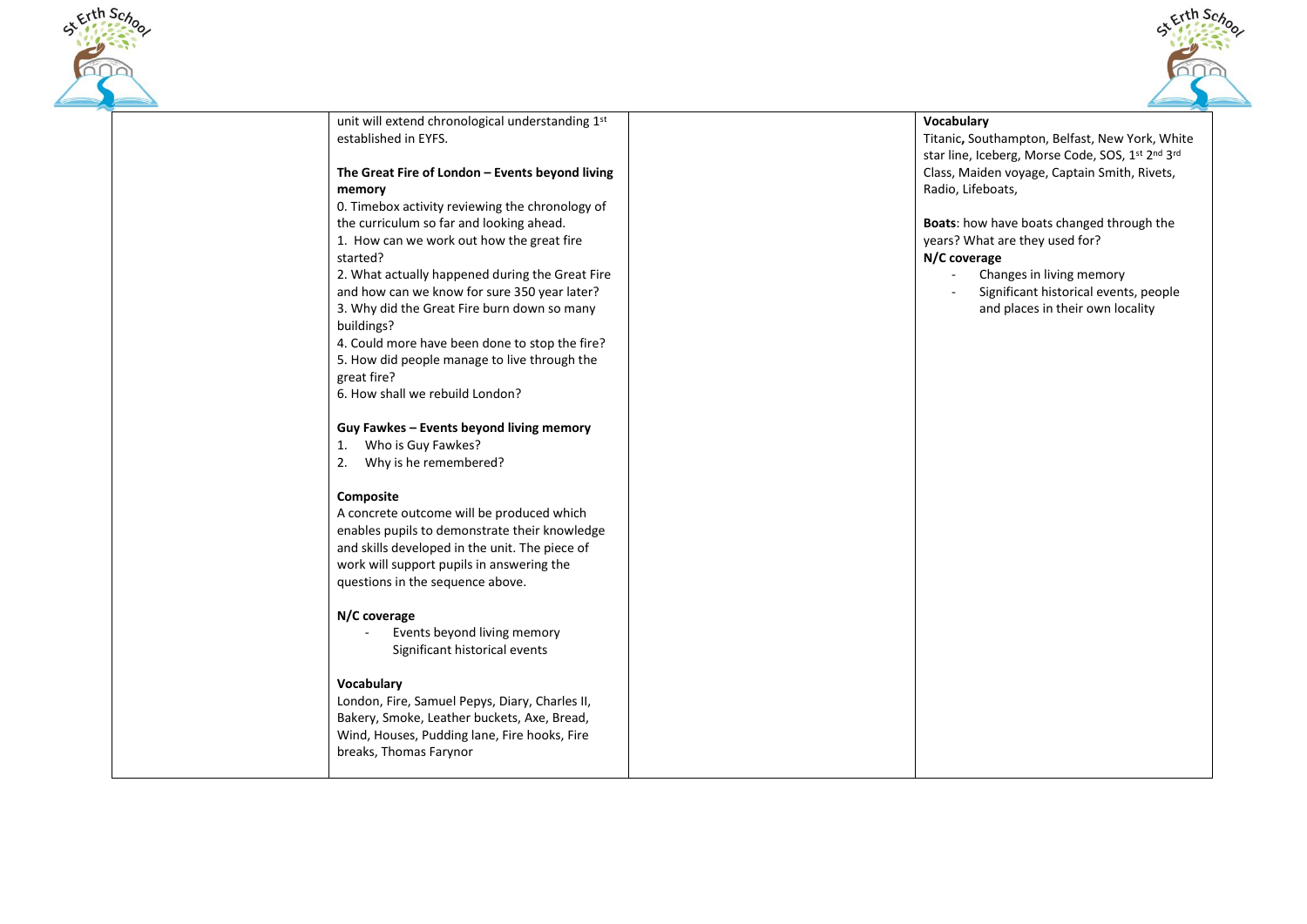



| Year 1/2 cycle B | Intent: This unit is designed to follow on directly  | Intent: Through the Study of Florence           | Intent: Building upon the previous study of          |
|------------------|------------------------------------------------------|-------------------------------------------------|------------------------------------------------------|
|                  | from the children's knowledge developed in EYFS.     | Nightingale's life pupils will develop key      | Florence Nightingale from a similar time period,     |
|                  | It extends it by introducing the discreet subject of | historical skills such as sequence, duration,   | studying Grace Darling provides children with a      |
|                  | History and introduces key concepts such as          | consequence, interpretation. This study also    | further opportunity to develop key historical        |
|                  | chronology and evidence, which will be returned      | provides good context in both substantive       | skills of enquiry and interpretations of History. It |
|                  | to throughout their primary school study.            | knowledge and chronology for studying           | expands the range and breath of the pupils'          |
|                  | Personal History: KS1 - changes within living        | Victorians in year 3&4.                         | knowledge about this time period, readying           |
|                  | memory                                               |                                                 | them for the study of Victorians in KS2. It lays     |
|                  | 0. Timebox activity reviewing the chronology of      | Florence Nightingale - The lives of significant | foundations for further studies of local history     |
|                  | the curriculum so far and looking ahead.             | individuals                                     | through connections with the RNLI and the sea.       |
|                  | 1. What is history?                                  |                                                 |                                                      |
|                  | 2. What does chronological mean?                     | 0. Timebox activity reviewing the chronology of | Grace Darling - The lives of significant             |
|                  | 3. Can you order events in your own and others'      | the curriculum so far and looking ahead.        | individuals                                          |
|                  | lives chronologically?.                              | 1. Why is Florence Nightingale remembered       |                                                      |
|                  | 4. What is a family tree and what does it show?      | today and what did she do in her life?          | 0. Timebox activity reviewing the chronology of      |
|                  | 5. What similarities are there between our           | 2. Why do you think Florence Nightingale took   | the curriculum so far and looking ahead.             |
|                  | childhoods and that of our grandparents?             | the brave decision to go to the Crimea and      | 1. What did Grace do that made her famous and        |
|                  | 6. What differences are there between our            | who influenced her?                             | why is she remembered today?                         |
|                  | childhoods and that of our grandparents?             | 3. What did Florence do to help the soldiers    | 2. Why did Grace do what she did and what            |
|                  |                                                      | and did everyone have the same opinion of       | made her actions so special?                         |
|                  | Composite                                            | her?                                            | 3. Did Grace really carry out this brave rescue on   |
|                  | A concrete outcome will be produced which            | 4. What were the most important                 | her own?                                             |
|                  | enables pupils to demonstrate their knowledge        | achievements of Florence's life?                | 4. How do we know about Grace's actions which        |
|                  | and skills developed in the unit. The piece of       | 5. How do we know so much about Florence's      | happened so long ago?                                |
|                  | work will support pupils in answering the            | life when she lived so long ago?                | 5. How did sea rescue improve after her heroic       |
|                  | questions in the sequence above.                     | 6. Should the statue outside St Thomas'         | act?                                                 |
|                  |                                                      | hospital of Mary Seacole be replaced by one of  | 6. How should we remember Grace Darling today        |
|                  | Vocabulary                                           | Florence Nightingale? Focus on historical       | 180 years after she died?                            |
|                  | History, Chronology, chronological, evidence,        | reasoning.                                      |                                                      |
|                  | difference, similarity, old, new, now, then, past,   |                                                 | Composite                                            |
|                  | present, recently, a long time ago, ancient,         | <b>Composite</b>                                | A concrete outcome will be produced which            |
|                  | historic.                                            | A concrete outcome will be produced which       | enables pupils to demonstrate their knowledge        |
|                  |                                                      | enables pupils to demonstrate their knowledge   | and skills developed in the unit. The piece of       |
|                  | N/C Coverage                                         | and skills developed in the unit. The piece of  | work will support pupils in answering the            |
|                  | Changes within living Memory.                        | work will support pupils in answering the       | questions in the sequence above.                     |
|                  |                                                      | questions in the sequence above.                |                                                      |
|                  |                                                      |                                                 | Vocabulary                                           |
|                  |                                                      | Vocabulary                                      | Wreck, rescue, famous, lighthouse, keeper, RNLI,     |
|                  |                                                      |                                                 | lifeboat, heroic, storm, survivors, rowing boat,     |
|                  |                                                      |                                                 | newspaper,                                           |
|                  |                                                      |                                                 |                                                      |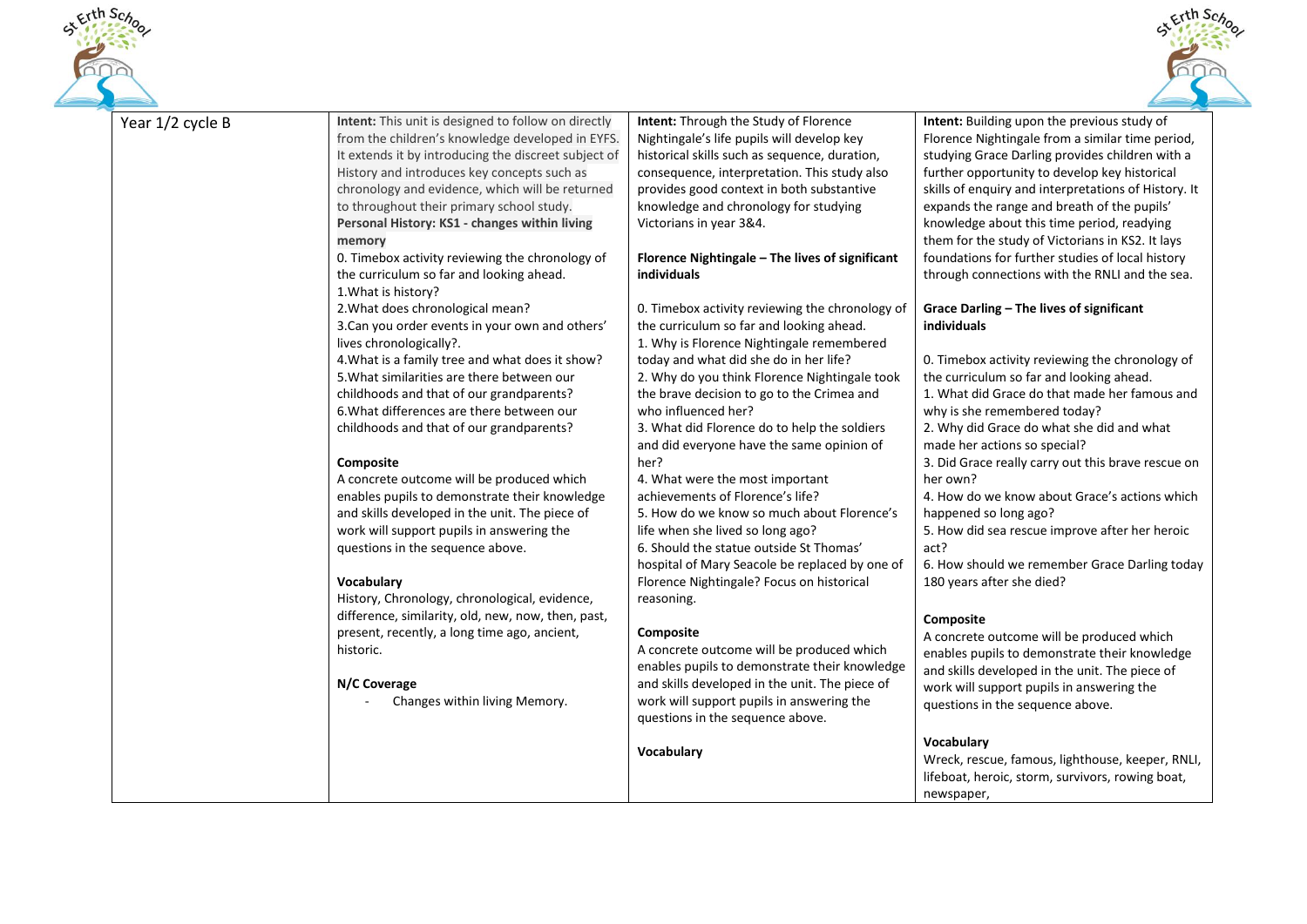



|                  |                                                     | Florence Nightingale, War, Crimea, Nursing,      |                                                     |
|------------------|-----------------------------------------------------|--------------------------------------------------|-----------------------------------------------------|
|                  |                                                     | Victorian, Soldier, Hospital, Scutari, Mary      | N/C Coverage                                        |
|                  |                                                     | Seacole, Museum, Curator                         | Changes in living memory                            |
|                  |                                                     |                                                  | Events beyond living memory                         |
|                  |                                                     |                                                  |                                                     |
|                  |                                                     | N/C Coverage                                     | The lives of significant individuals                |
|                  |                                                     | Events beyond living memory                      | Significant events, people and places in            |
|                  |                                                     | The lives of significant individuals             | their own locality.                                 |
| Year 3/4 cycle A | Intent: Children will learn about the earliest days | Intent: Pupil's will gain a clear understanding  | Intent: This unit builds children's chronological   |
|                  | of human History in Britain. This will allow them   | of Historical events that have shaped the        | understanding of the history of Britain             |
|                  | to develop their existing chronological             | landscape and culture of their local area. They  | connecting units on the iron age to Saxon           |
|                  | understanding, developed in KS1 and build their     | will see how other studies of periods in British | settlement. Pupils will study the lasting effect of |
|                  | knowledge of the history of Britain, providing      | History cover important events which             | the Roman invasion of Britain and its effect at     |
|                  | them with context later studies on Saxons and       | impacted locally. Such as the Victorian era.     | the time. They will also investigate what caused    |
|                  | Vikings for example.                                |                                                  | the Roman Empire to fall. Mirroring studies on      |
|                  |                                                     | The History of Cornish mining - Local History    | Ancient Egypt and Maya elsewhere in the KS2         |
|                  | Stone age to iron age                               | study                                            | curriculum.                                         |
|                  | 0. Timebox activity reviewing the chronology of     | Must develop our own 6 questions which fit       |                                                     |
|                  | the curriculum so far and looking ahead.            | with the others                                  | The Roman Empire and its impact on Britain          |
|                  | 1. Was Stone Age man simply a hunter and            | 0. Timebox activity reviewing the chronology of  | 0. Timebox activity reviewing the chronology of     |
|                  | gather, concerned only with survival?               | the curriculum so far and looking ahead.         | the curriculum so far and looking ahead.            |
|                  | 2. How different was life in the stone age when     | History of mining                                | 1. Why on earth did the Romans leave sunny          |
|                  | man (correct term?) started to farm?                | -Daily life of a miner and how it has changed    | Italy to invade this cold island on the edge of     |
|                  | 3. What can we learn about life in the Stone age    | compared to modern life                          | their empire?                                       |
|                  | from a study into Skara Brae?                       | -The impact of mining on Cornwall.               | 2. Why did Boudica stand up to the Romans and       |
|                  | 4. Why is it so difficult to work out how           | -Understanding of local heritage                 | what image do we have of her today?                 |
|                  | Stonehenge was built?                               | Geevor trip                                      | 3. How were Romans able to keep control over        |
|                  | 5. How much did life really change during the Iron  |                                                  | such a vast empire?                                 |
|                  | Age and how can we possibly know?                   | Composite                                        | 4. How did the Roman way of life contrast to the    |
|                  | 6. Can you solve the mystery of the 52 skeletons    | A concrete outcome will be produced which        | Celtic one when they arrived? How do we know?       |
|                  | of Maiden Castle? Source based History.             | enables pupils to demonstrate their knowledge    | 5. How can we solve the mystery of why this vast    |
|                  |                                                     | and skills developed in the unit. The piece of   | empire came to an end?                              |
|                  | Composite                                           | work will support pupils in answering the        | 6. How much of our lives today can possible be      |
|                  | A concrete outcome will be produced which           | questions in the sequence above.                 | influenced today by the Romans who lived 2000       |
|                  | enables pupils to demonstrate their knowledge       |                                                  | years ago?                                          |
|                  | and skills developed in the unit. The piece of      | Vocabulary                                       |                                                     |
|                  | work will support pupils in answering the           | Tin, Mine, Wheal, Ore, Copper, Bal Maiden,       | Composite                                           |
|                  | questions in the sequence above.                    | Shaft, Geology, communities, Tribute,            | A concrete outcome will be produced which           |
|                  |                                                     | industrial, Richard Trevithick, Beam engine,     | enables pupils to demonstrate their knowledge       |
|                  | Vocabulary                                          | Man-engine, Engine House, Lode                   | and skills developed in the unit. The piece of      |
|                  |                                                     |                                                  |                                                     |
|                  |                                                     |                                                  |                                                     |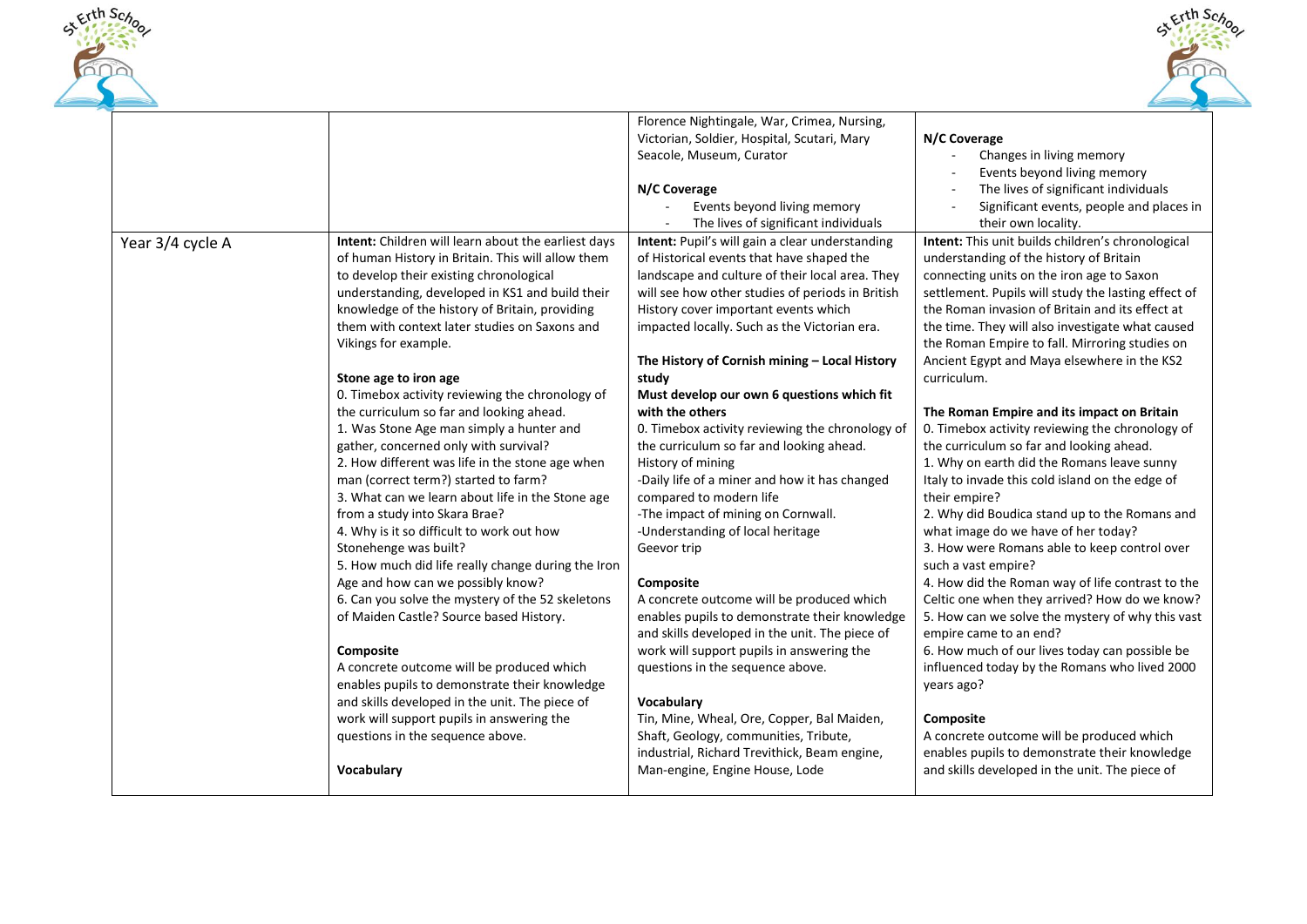



|                  | Stone age, Bronze age, Iron age, Hunter gathers,<br>farmers, Chronology, Palaeolithic, Mesolithic,<br>Neolithic, Archaeologist, tools, pottery, wheat,<br>barley, Skara Brae, Settlement, Stonehenge, Hill<br>fort.<br>N/C Coverage<br>Changes in Britain from the Stone Age<br>to the Iron Age. | N/C Coverage<br>A local history study<br>A study of an aspect or theme in<br>British history that extends pupils'<br>chronological knowledge beyond<br>1066.                                                                                                                                                                                                                                                                                                                                              | work will support pupils in answering the<br>questions in the sequence above.<br>Vocabulary<br>Rome, Roman, Empire, Claudius, Caesar,<br>Invasion, Legion, Briton, BC, AD, Settlement, Iron<br>age, General, Conquer, Slaves, Boudica, Celts,<br>Rebellion, soldiers, armour, Centurion, Gladius,<br>amphitheatres, baths, forum, Villa, Roads, Latin,<br>Calendar, Money<br>N/C Coverage<br>The Roman Empire and its impact on<br>Britain.                                                                                                                                 |
|------------------|--------------------------------------------------------------------------------------------------------------------------------------------------------------------------------------------------------------------------------------------------------------------------------------------------|-----------------------------------------------------------------------------------------------------------------------------------------------------------------------------------------------------------------------------------------------------------------------------------------------------------------------------------------------------------------------------------------------------------------------------------------------------------------------------------------------------------|-----------------------------------------------------------------------------------------------------------------------------------------------------------------------------------------------------------------------------------------------------------------------------------------------------------------------------------------------------------------------------------------------------------------------------------------------------------------------------------------------------------------------------------------------------------------------------|
| Year 3/4 cycle B |                                                                                                                                                                                                                                                                                                  | Intent: Pupil's will study the major societal<br>changes that took place during the Victorian<br>era in Britain. This study builds understanding<br>and context for local studies of History, where<br>major change also happened during this<br>period. Pupils will consider daily life in this era<br>and compare it to previous studies.<br>Chronologically understanding the society<br>created by the Victorian era prepares children<br>for studies of more recent past later in the<br>curriculum. | Intent: Children will learn about the<br>achievements of the Ancient Civilisation of Egypt<br>and an overview of Ancient Sumer, Indus Valley,<br>Shang Dynasty. This study will also provide<br>opportunities to compare life in Britain at this<br>time, linking to earlier studies on stone age to<br>iron age. It supports a developing chronological<br>understanding about the diversity of History<br>around the world at different chronological<br>points. The study also provides good context to<br>compare daily life in other Ancient Civilisations<br>studied. |
|                  |                                                                                                                                                                                                                                                                                                  | Victorians - A study of British History that<br>extends chronological knowledge beyond<br>1066.<br>0. Timebox activity reviewing the chronology of<br>the curriculum so far and looking ahead.<br>1. What were the main changes that took place<br>during this time and who were the most<br>important people responsible?<br>2. What were the effects of changes in<br>industry, especially factories?<br>3. How did town life compare to life in the<br>countryside at this time?                       | <b>Ancient Egypt</b><br>0. Timebox activity reviewing the chronology of<br>the curriculum so far and looking ahead.<br>1. What can we quickly find out to add to what<br>we already know about ancient Egypt?<br>2. How can we discover what ancient Egypt was<br>like over 5000 years ago?<br>3. What sources of evidence have survived and<br>how were they discovered?<br>4. What does evidence tell us about everyday life<br>for men, women and children?<br>5. What did the ancient Egyptians believe about<br>life after death and how do we know?                   |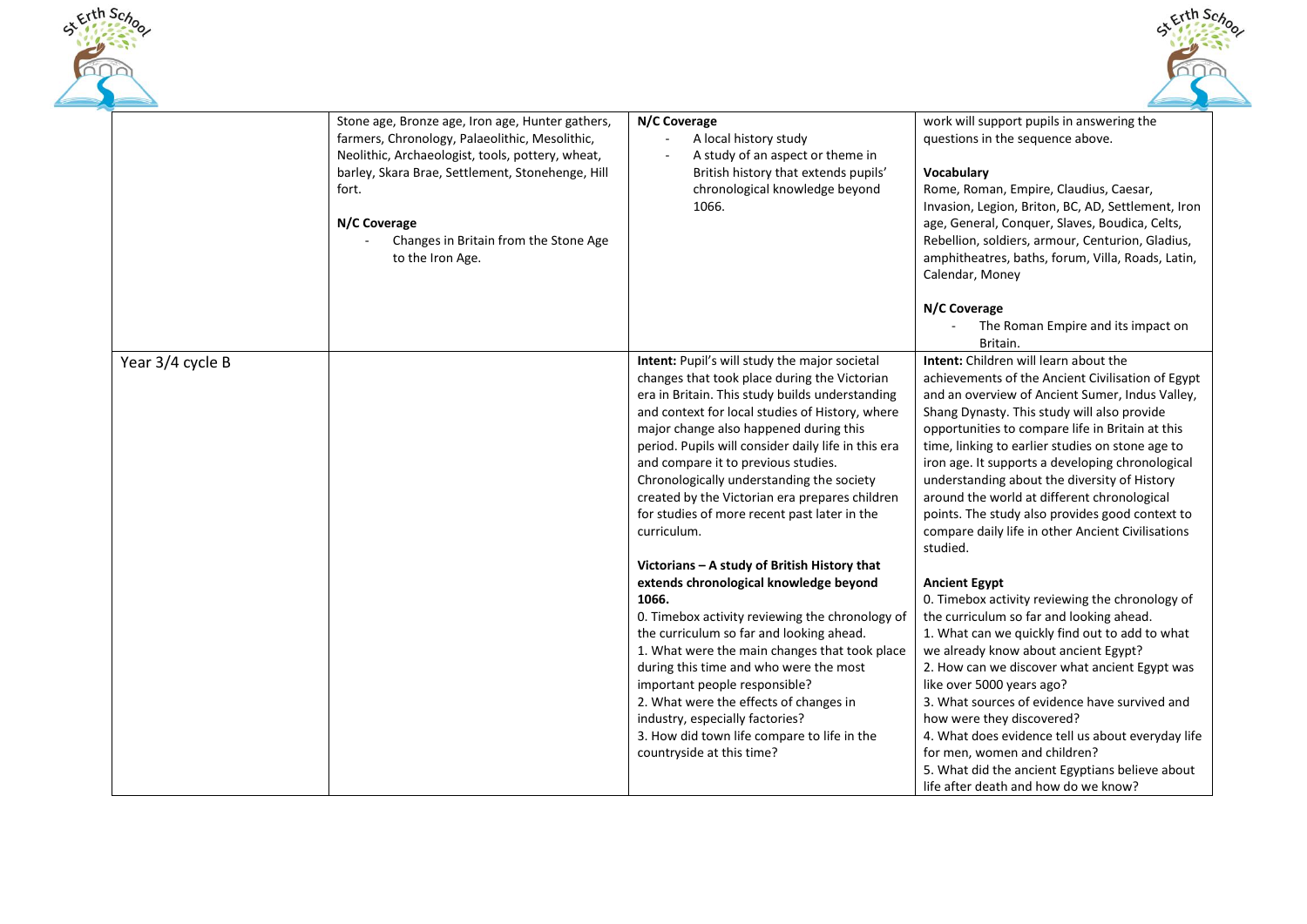



|                  |                                                    | 4. What were the main changes in transport<br>and what effect did this have on the lives of | 6. What did ancient Egypt have in common with<br>other ancient civilisations from that time? |
|------------------|----------------------------------------------------|---------------------------------------------------------------------------------------------|----------------------------------------------------------------------------------------------|
|                  |                                                    | the rich and poor?                                                                          |                                                                                              |
|                  |                                                    | 5. How was going to school different for Rich                                               | Composite                                                                                    |
|                  |                                                    | and poor?                                                                                   | A concrete outcome will be produced which                                                    |
|                  |                                                    | 6. Were the Victorian times a dark or golden                                                | enables pupils to demonstrate their knowledge                                                |
|                  |                                                    | age? Focus on historical interpretations.                                                   | and skills developed in the unit. The piece of                                               |
|                  |                                                    |                                                                                             | work will support pupils in answering the                                                    |
|                  |                                                    | <b>Composite</b><br>A concrete outcome will be produced which                               | questions in the sequence above.                                                             |
|                  |                                                    | enables pupils to demonstrate their knowledge                                               | Vocabulary                                                                                   |
|                  |                                                    | and skills developed in the unit. The piece of                                              | Ancient Egypt, Civilisation, Anachronism, River                                              |
|                  |                                                    | work will support pupils in answering the                                                   | Nile delta, Hieroglyphics, Pharaoh, Sphinx,                                                  |
|                  |                                                    | questions in the sequence above.                                                            | Papyrus, Sarcophagus, Mummy, Pyramid, Sumer                                                  |
|                  |                                                    |                                                                                             | Mesopotamia, Indus Valley, Shang Dynasty,                                                    |
|                  |                                                    | Vocabulary                                                                                  | archaeologists, desert, tomb, The Valley of the                                              |
|                  |                                                    | Queen Victoria, Reign, Transport, Railways,                                                 | Kings, Sir Howard Carter, Tutankhamun, Slaves,                                               |
|                  |                                                    | Industry, Factories, Mines, Mill, Workhouse,                                                | Afterlife, Mummification, Hierarchical society,                                              |
|                  |                                                    | Social care, Medical care, Barnardo,                                                        | Embalmer, Canopic jar,                                                                       |
|                  |                                                    | Shaftsbury, Nightingale, Industrial revolution,                                             |                                                                                              |
|                  |                                                    | Urban, Rural, Charles Dickens, Isambard                                                     | N/C Coverage                                                                                 |
|                  |                                                    | Kingdom Brunel, Class system, 1870 Education                                                | The achievements of the earliest                                                             |
|                  |                                                    | Act,                                                                                        | civilizations – an overview of where                                                         |
|                  |                                                    | N/C Coverage                                                                                | and when the first civilizations                                                             |
|                  |                                                    | A study of an aspect or theme in<br>$\sim$                                                  | appeared and a depth study of one of                                                         |
|                  |                                                    | British history that extends pupils'                                                        | the following: Ancient Sumer; The                                                            |
|                  |                                                    | chronological knowledge beyond                                                              | Indus Valley; Ancient Egypt; The Shang                                                       |
|                  |                                                    | 1066.                                                                                       | Dynasty of Ancient China                                                                     |
| Year 5/6 cycle A | <b>Intent:</b> Children will learn about the Saxon | Intent:                                                                                     | Intent: This unit builds upon previous studies of                                            |
|                  | settlement in the UK and how they lived their      |                                                                                             | ancient civilisations and draws comparisons. The                                             |
|                  | lives. This study builds pupils chronological      | The Space Race                                                                              | pupils developed chronological understanding                                                 |
|                  | understanding of the history of Britain,           | 0. Timebox activity reviewing the chronology of                                             | enables them to see how Ancient Greece, Rome                                                 |
|                  | developed through units in lower KS2. It provides  | the curriculum so far and looking ahead.                                                    | and Egypt overlapped and how their societies                                                 |
|                  | crucial context for subsequent units of study      | 1. Who was involved in the Cold War                                                         | interacted. Comparisons will also be draw to life                                            |
|                  | about the history of Britain. Comparisons of daily | 2. The events leading to first man on the moon                                              | in Britain at this time. Pupils will study everyday                                          |
|                  | life with previous units help to secure            | 3. The first words on the moon                                                              | life and how Ancient Greek society was                                                       |
|                  | understanding.                                     | 4. The future of Space Travel                                                               | structured and its lasting impact upon our world                                             |
|                  |                                                    | 5. We will find out about how the telescope                                                 | today.                                                                                       |
|                  | <b>Saxon and Scot settlers</b>                     | was created                                                                                 | <b>Ancient Greece</b>                                                                        |
|                  |                                                    |                                                                                             |                                                                                              |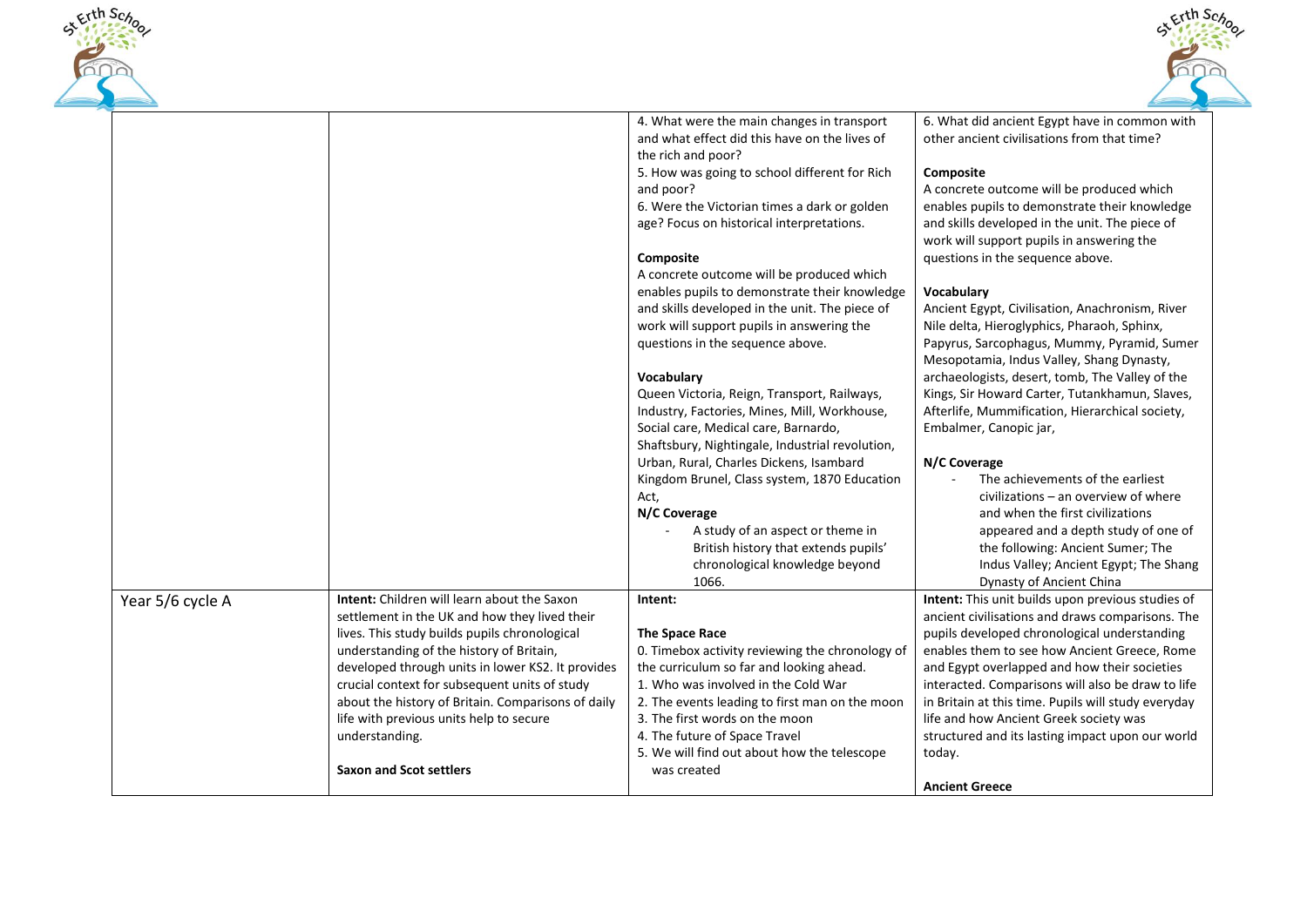



|                  | 0. Timebox activity reviewing the chronology of<br>the curriculum so far and looking ahead.<br>1. Why did the Anglo-Saxons invade and how can<br>we possibly know where they settled?<br>2. What does the mystery of the empty grave tell<br>us about Saxon Britain?<br>3. How did people's lives change when<br>Christianity came to Britain and how can we be<br>sure?<br>4. How were Saxons able to see off the Viking<br>threat?<br>5. Just how great was King Alfred really?<br>6. Just how effective was Saxon justice?<br>Composite<br>A concrete outcome will be produced which<br>enables pupils to demonstrate their knowledge<br>and skills developed in the unit. The piece of<br>work will support pupils in answering the<br>questions in the sequence above.<br>Vocabulary<br>Saxons, Angles, Jutes, Homeland, Settlement,<br>Hoard, Wessex, Mercia, Christianity, Sutton Hoo,<br>Bede, Monasteries, Churches, Ministers,<br>Lindisfarne, Monks, Viking, Pagan, St Cuthbert, St<br>Augustine, Danelaw, Alfredthe Great, Edward the<br>Confessor, Cnut, Chronicle, Hoard<br>N/C Coverage<br>Britain's settlement by Anglo-Saxons<br>and scots | 6. Report on famous astronauts and moon<br>landings<br>Composite<br>A concrete outcome will be produced which<br>enables pupils to demonstrate their knowledge<br>and skills developed in the unit. The piece of<br>work will support pupils in answering the<br>questions in the sequence above.<br>N/C Coverage<br>a study of an aspect or theme in<br>British history that extends pupils'<br>chronological knowledge beyond<br>1066 | 0. Timebox activity reviewing the chronology of<br>the curriculum so far and looking ahead.<br>1. How can we possibly know so much about the<br>ancient Greeks who lived over 2,500 years ago?<br>2. What can we work out about everyday life in<br>Ancient Athens from the pottery evidence that<br>remains?<br>3. Why was Athens able to be so strong at this<br>time?<br>4. What was so special about life in 5th Century<br>BC Athens that makes us study it?<br>5. What can we tell about the Ancient Greeks<br>from their interest in the theatre and festivals<br>like the Olympics?<br>6. In what ways have the Ancient Greeks<br>influenced our lives today?<br>Composite<br>A concrete outcome will be produced which<br>enables pupils to demonstrate their knowledge<br>and skills developed in the unit. The piece of<br>work will support pupils in answering the<br>questions in the sequence above.<br>Vocabulary<br>Greece, Crete, Athens, Sparta, Athens, The<br>golden age, City State, myths and Legends,<br>Pottery, Theseus and the Minotaur, Trojan wars,<br>Olympics, Marathon, Parthenon, Colonies,<br>Slaves, Persia, Democracy, Democratic,<br>Politician, Citizen, Philosophers, Ostracon, Gods,<br>Theatre,<br>N/C Coverage<br>A study of Greek life and achievements |
|------------------|-------------------------------------------------------------------------------------------------------------------------------------------------------------------------------------------------------------------------------------------------------------------------------------------------------------------------------------------------------------------------------------------------------------------------------------------------------------------------------------------------------------------------------------------------------------------------------------------------------------------------------------------------------------------------------------------------------------------------------------------------------------------------------------------------------------------------------------------------------------------------------------------------------------------------------------------------------------------------------------------------------------------------------------------------------------------------------------------------------------------------------------------------------------|-----------------------------------------------------------------------------------------------------------------------------------------------------------------------------------------------------------------------------------------------------------------------------------------------------------------------------------------------------------------------------------------------------------------------------------------|----------------------------------------------------------------------------------------------------------------------------------------------------------------------------------------------------------------------------------------------------------------------------------------------------------------------------------------------------------------------------------------------------------------------------------------------------------------------------------------------------------------------------------------------------------------------------------------------------------------------------------------------------------------------------------------------------------------------------------------------------------------------------------------------------------------------------------------------------------------------------------------------------------------------------------------------------------------------------------------------------------------------------------------------------------------------------------------------------------------------------------------------------------------------------------------------------------------------------------------------------------------------------------------------------|
| Year 5/6 cycle B | Intent: This study continues to develop pupils<br>understanding of the history of Britain linking<br>closely to units on Saxons and Roman Britain.                                                                                                                                                                                                                                                                                                                                                                                                                                                                                                                                                                                                                                                                                                                                                                                                                                                                                                                                                                                                          | Intent: Pupils will study daily life in Britain<br>before and during WW2. This study bring<br>pupils chronological understanding of Britain                                                                                                                                                                                                                                                                                             | and their influence on the western<br>world<br>Intent: Pupils will study the rise and fall of the<br>Ancient Mayan empire and daily life in this<br>period. This unit provides an important contrast                                                                                                                                                                                                                                                                                                                                                                                                                                                                                                                                                                                                                                                                                                                                                                                                                                                                                                                                                                                                                                                                                               |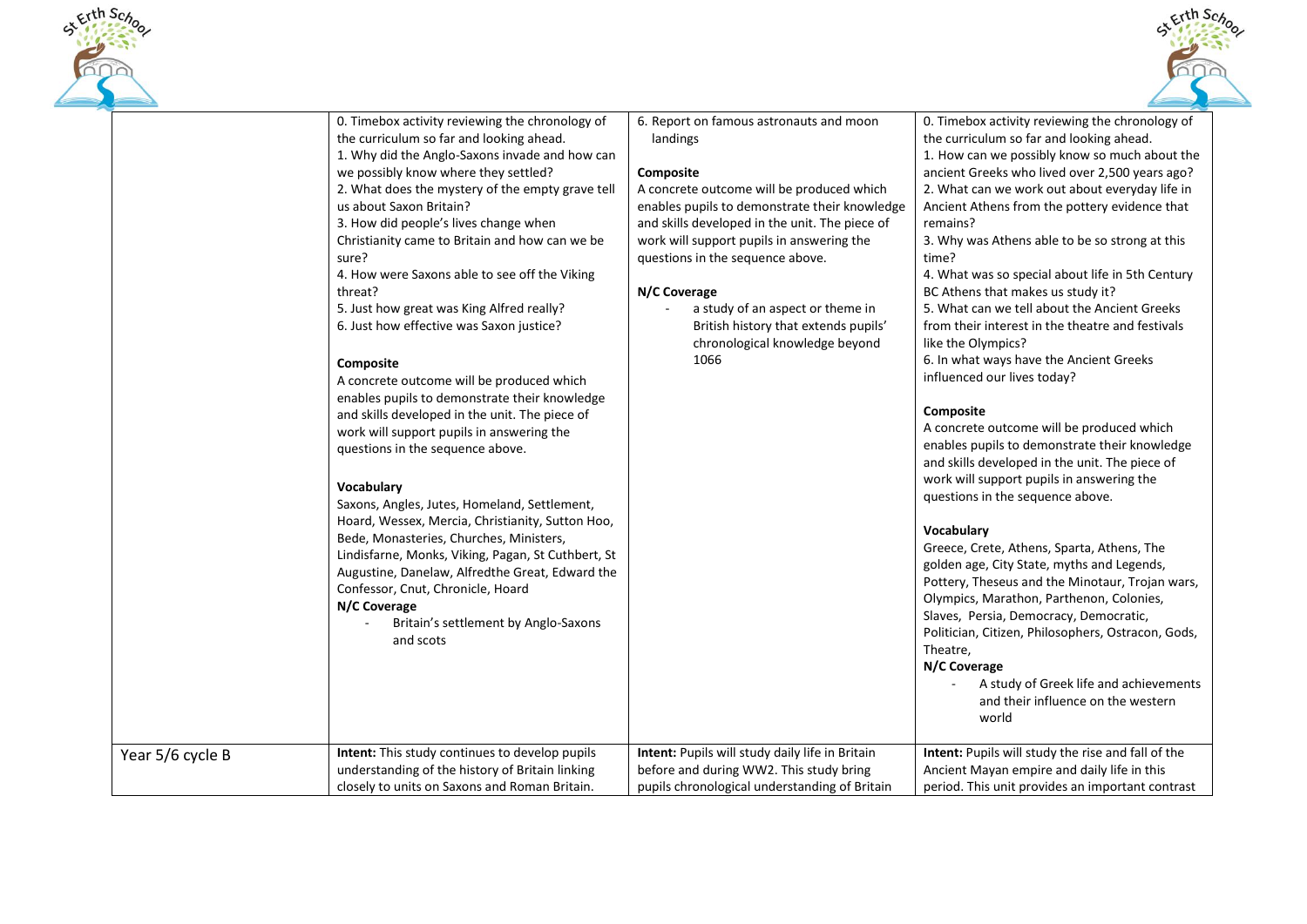



Pupils will not only study daily life in this period but importantly look at perceptions of history and how these can be shaped by narrow and selective evidence. They will also consider how perceptions are changed by the discovery of new evidence.

#### **Vikings –**

0. Timebox activity reviewing the chronology of the curriculum so far and looking ahead.

1. What image do we have of Vikings

2. Reasons for the Vikings bad reputation

3. How did the Vikings try to take over the country and how close did they get? Link to Anglo-Saxons KQ4

4. How have recent excavations changed our view of the Vikings?

5. What can we learn about Viking settlements from a study of place names?

6. Raiders or settlers: How should we remember the Vikings?

## **Composite**

A concrete outcome will be produced which enables pupils to demonstrate their knowledge and skills developed in the unit. The piece of work will support pupils in answering the questions in the sequence above.

## **Vocabulary**

Viking, longboat, Norway, Denmark, Sweden, Scandinavian, Homeland, Settlement, Raid, Lindisfarne, Monks, Danelaw, Cnut, Alfred the Great, Jorvik, Trade, Hoard, Runes, Sagas

#### **N/C coverage**

the Viking and Anglo-Saxon struggle for the Kingdom of England to the time of Edward the Confessor

closest to the present day within the ST Erth curriculum. It also provides important context the study of local history at different points throughout the curriculum.

#### **World War 2 –**

0. Timebox activity reviewing the chronology of the curriculum so far and looking ahead. 1. Why did Britain have to go to war in 1939? 2. Why was it necessary for children to be evacuated and what was evacuation really like?

3. How was Britain able to stand firm against the German threat?

4. How did people manage to carry on normal like during the war and how do we know? 5. Why is it so difficult to be sure what like on the home front was really like? 6. What was VE day really like?

## **Composite**

A concrete outcome will be produced which enables pupils to demonstrate their knowledge and skills developed in the unit. The piece of work will support pupils in answering the questions in the sequence above.

## **Vocabulary**

Neville Chamberlin, Adolf Hitler, Nazi Germany, Poland, Allies, Appeasement, Evacuation, Invasion, Gas masks, Home Guard, Battle of Britain, Blitz, Rationing, Air Raid Shelter, Censorship, Propaganda, Home Front, VE day, **N/C Coverage** 

- A study of British History that extends chronological knowledge beyond 1066.

to other ancient civilisations studied within the KS2 curriculum, with significant differences in chronology and geography. Pupils will contrast what they know about life in Britain in this time period and consider the reasons for the differences they find.

#### **Maya**

0. Timebox activity reviewing the chronology of the curriculum so far and looking ahead.

1. Why do you think we study the Mayan empire in school?

2. When the area they lived in was mainly Jungle, how on earth were the Maya able to grow so strong?

3. What was life like at the height of the Mayan civilization?

4. How can we possible know what it was like there 100 years ago?

5. If the Maya were so civilized, why did they believe in human sacrifice?

6. How can we solve the riddle of why the Mayan Empire ended so quickly?

## **Composite**

A concrete outcome will be produced which enables pupils to demonstrate their knowledge and skills developed in the unit. The piece of work will support pupils in answering the questions in the sequence above.

## **Vocabulary**

Maya, Mayan, Civilisation, Empire, Observatories, Eclipse, Hieroglyphs, calendar, mathematics, architecture, pyramids, gods of sun, moon, rain, maize, Palenque, Uxmal, Copán, Tikal, Chichén Itzá, jungle, farming, irrigation, hunting, hierarchical society, temple, plaza, ball court, chocolate, chilli, lords, priests, sacrifices,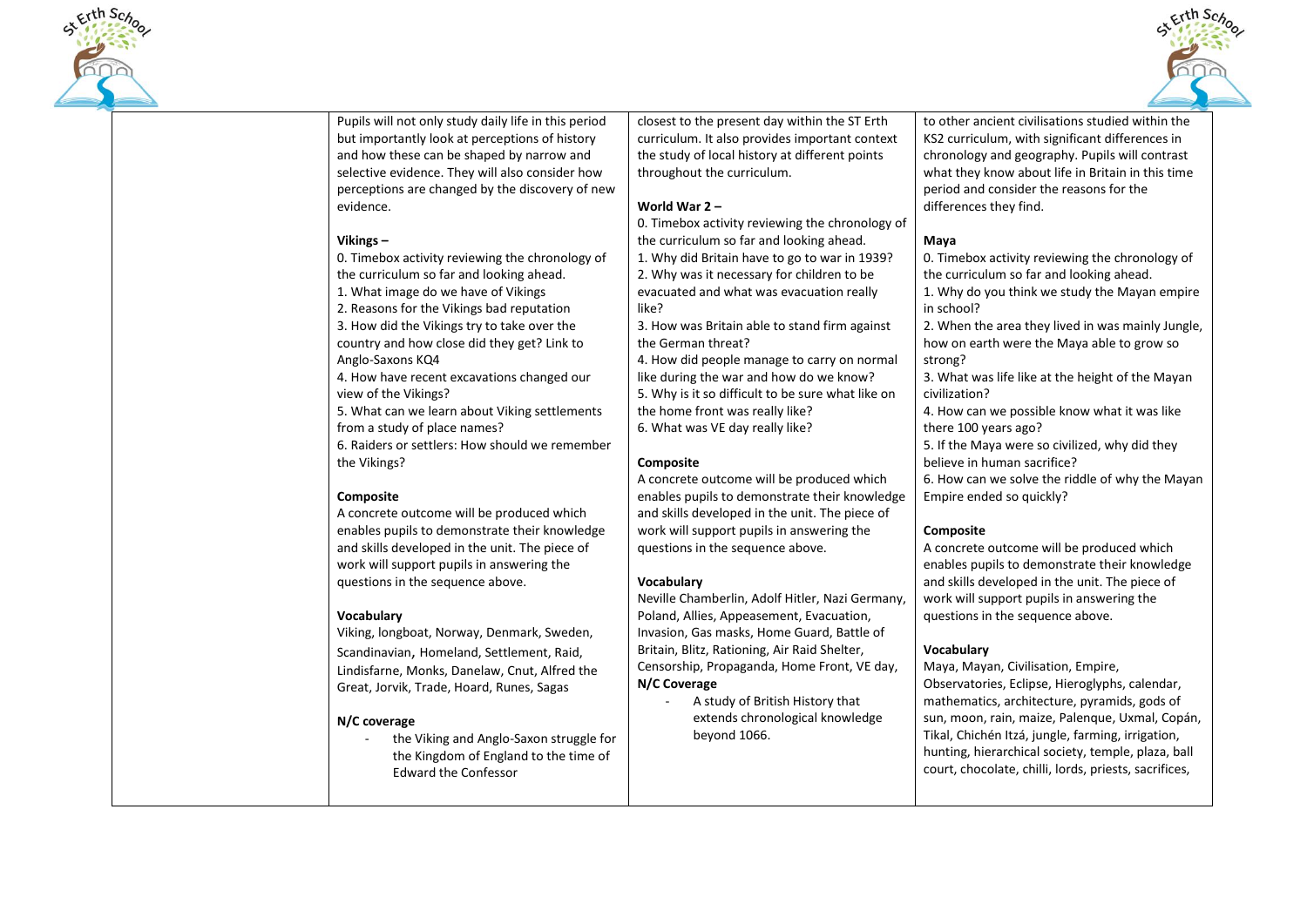



pottery, obsidian, jade, codices, Spanish Conquest **N/C Coverage**  - a non-European society that provides contrasts with British history

**National Curriculum Coverage extracted from the above table.** 

# **Cycle A = A Cycle B = B**

| KS1 - All in Mousehole Class                                                                    | Autumn | <b>Spring</b> | <b>Summer</b> |
|-------------------------------------------------------------------------------------------------|--------|---------------|---------------|
| Changes within living Memory. Where appropriate, these should be used to reveal aspects of      | в<br>A | A             | A             |
| change in national life.                                                                        |        |               |               |
| Events beyond living memory that are significant nationally or globally [for example, the Great | A      |               |               |
| Fire of London, the first aeroplane flight or events commemorated through festivals or          |        |               |               |
| anniversaries]                                                                                  |        |               |               |
| The lives of significant individuals in the past who have contributed to national and           |        |               |               |
| international achievements. Some should be used to compare aspects of life in different         |        |               |               |
| periods [for example, Elizabeth I and Queen Victoria, Christopher Columbus and Neil             |        |               |               |
| Armstrong, William Caxton and Tim Berners-Lee, Pieter Bruegel the Elder and LS Lowry, Rosa      |        |               |               |
| Parks and Emily Davison, Mary Seacole and/or Florence Nightingale and Edith Cavell]             |        |               |               |
| Significant historical events, people and places in their own locality.                         |        | A             | в<br>A        |
| $KS2 - Year3&4$                                                                                 | Autumn | <b>Spring</b> | <b>Summer</b> |
| Changes in Britain from the Stone Age to the Iron Age                                           | А      |               |               |
| The Roman Empire and its impact on Britain                                                      |        |               | A             |